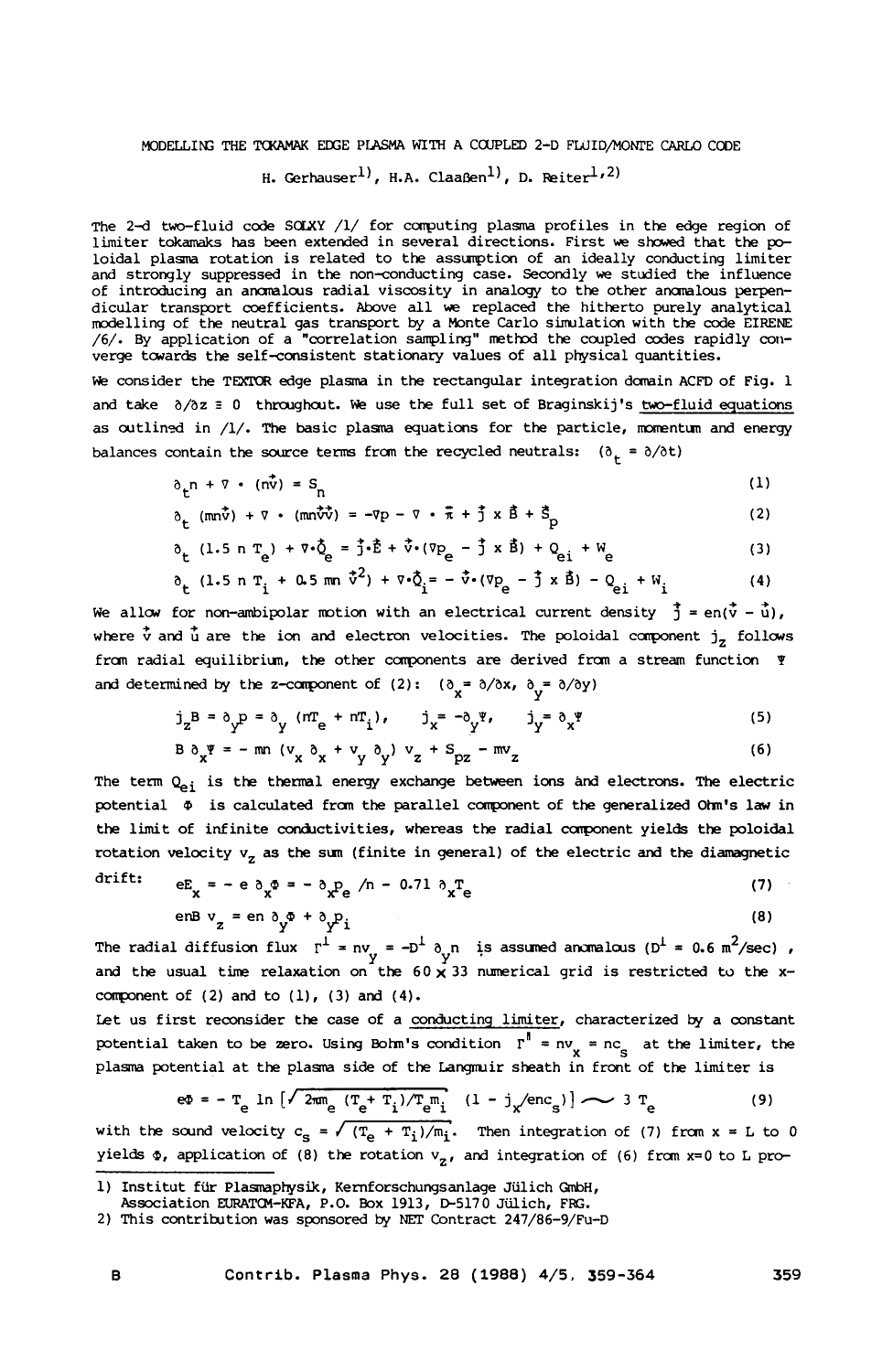$\alpha$ ces **Y** and **j**<sub>v</sub>, starting with  $Y(x=0) = 0$ . After very few iterations  $\Phi$ ,  $V_x$ ,  $Y_x$ ,  $j_x$ ,  $j_y$ are converged. ksults are displayed **by** the plots P1. **7** to P1. 9.

In the case of a non-conducting limiter, however, the limiter potential may vary arbitrarily along y. Defining an additional potential  $\Phi^{\top}(y)$  and a total potential  $\Phi_{n,q}(x,y) = \Phi(x,y) + \Phi^{(n)}(y)$  with a corresponding  $v_{z,nc}$  from *(8)* and  $\Psi_{n,q}$  from *(6)*,

 $\phi$  must be chosen such that  $j_{x \text{nc}} = 0$  at the limiter, which means that the electric w must be chosen such that  $J_{\rm X-nc}$  = 0 at the finitier, which means that the effect.<br>current eddies must be closed <u>within</u> the plasma. Hence  $\P_{nc}(\mathbf{x}=\mathbf{L}) = 0$ , which leads to

$$
d^2\varphi^*/dy^2
$$
  $\int_0^L m v_y dx + d\varphi^*/dy \int_0^L m S_0 dx = B^2 \Psi(L, y)$  (10)

\* with *So* originating fran Sn and Spz. This differential equation determines *0* (y) if **we**  assume  $\phi^* = d\phi^*/dy = 0$  for y=0 (no changes far away from the scrape-off layer). Roth assume  $\phi^* = d\phi^*/dy = 0$  for y=0 (no changes far away from the scrape-off layer). Roth cases are compared by plots P1.10 and P1.11. We find that  $\Phi_{nc}$  exhibits a monotonic increase fran the plasra core to the cuter wall instead of a **maximan** near the separatrix. Furthermore, the rotation  $v_{z \ncap}$  and consequently  $\Psi_{nc}$  are strongly suppressed.

The dominant components of the viscosity tensor 
$$
\pi
$$
 are taken as  
\n
$$
\pi_{XX} = - \eta^{\dagger} \partial_X v_X, \qquad \pi_{XY} = - \eta^{\dagger} \partial_Y v_X
$$
\n(11)

with 
$$
n^{\parallel} = 4\eta_0 / 3 = 1.28 \text{ n T}_i \tau_i, \qquad n^{\perp} = \text{mn } D^{\perp}
$$
 (12)

It is consistent to assume that the perpendicular viscosity  $\eta^{\perp}$  is also anomalous like the corresponding heat conductivities  $\chi^1_e = \chi^1_i = nD^1$ . The importance of an anomalous **qL** was evidenced **by** Hutchinson /2/. The viscosities appear in the total heat fluxes:

$$
Q_e^{\perp} = 2.5 \text{ n T}_e \text{ u}_y - \chi_e^{\perp} \text{ O}_y \text{T}_e \tag{13}
$$

$$
Q_i^{\perp} = (2.5 \text{ n T}_i + 0.5 \text{ m} \dot{\sigma}^2) v_y - n^{\perp} v_x \delta_y v_x - x_i^{\perp} \delta_y T_i
$$
 (14)

$$
Q_{e}^{\dagger} = 2.5 \text{ n T}_{e} u_{x} - x_{e}^{\dagger} \partial_{x} T_{e} - 0.71 T_{e} j_{x}^{\dagger} / e
$$
 (15)  

$$
Q_{e}^{\dagger} = (2.5 \text{ n T}_{e} + 0.5 \text{ nm} \dot{v}^{2}) v_{x} - x^{\dagger} v_{x} v_{y} - x^{\dagger} \partial_{x} T
$$
 (16)

$$
Q_i^{\dagger} = (2.5 \text{ n } T_i + 0.5 \text{ mm } \vec{v}^2) v_x - \eta^{\dagger} v_x \delta_x v_x - x_i^{\dagger} \delta_x T_i
$$
 (16)

We prescribe  $Q_a^{\perp}$ ,  $Q_i^{\perp}$  at the plasma core boundary (with total particle inflow  $\int \Gamma^{\perp} dx =$  $65 \cdot 10^{19}$ /m sec) and require  $Q_{\alpha}$ <sup>1</sup> = 5.5 T<sub>a</sub>  $r^1$ ,  $Q_i$ <sup>1</sup> = 3.5 T<sub>i</sub>  $r^1$  at the limiter. A typical energy flw diagran is **sficwn by** Fig. **2.** The q-term in the parallel equation of notion **y**  $(n^{\perp} \gamma \mathbf{v}_x)$  strongly influence the shape of the  $\mathbf{v}_x$ - and nprofiles, see plots Pl. 1, 2, 12, 13. Near the limiter edge both terms in  $(\overline{v} \cdot \overline{\overline{x}})$  are of **equal order but opposite sign. Thus the presence of an anomalous**  $\eta^1$  **is essential for** reproducing the experimentally observed steepening of the toroidal and radial profiles when approaching the limiter edge. Even with inclusion of  $\eta^1$  we must choose  $\eta^1$  smaller than classical in order to avoid too rmch flattening of the profiles (Pl. 13). **We** take 0.22  $n_{\text{class}}^{\text{I}}$  and use the same factor 0.22 also for  $\chi_{\text{e}}^{\text{I}}$  and  $\chi_{\text{I}}^{\text{I}}$ , because all parallel coefficients vary  $\sim$   $\pi^{5/2}$ . Note that the proposed reduction with respect to classical values is suggested also **by** Igitkhanov /3/ fran non-local effects on the distribution function and from collisions with impurities. **1**  -(v-n), = ax (q' **axvx)** + a

For the recycling of neutrals at the limiter and their interaction with the **s.0.1.**  plasma we use and compare two models, a Monte Carlo simulation as implemented in the code **EIREM /6/,** and an analytic approximation **/I/.** The **D+-ions** inpinging on the **limi**ter are nearly nunoenergetic with near-normal incidence due to the acceleration **in** the Langmuir sheath:  $E_i \times \overline{E_i} = Q_i^{\dagger}/\Gamma^{\dagger} + e \Phi \times 3.5 T_i + 3 T_e$  and  $\Gamma^{\dagger} = \iint \gamma(E_i,\Omega_i) dE_i d\Omega_i$ . Langmuir sheath:  $E_i = E_i^T = Q_i^I / \Gamma^I + e \Phi - 3.5 T_i + 3 T_e$  and  $\Gamma^I = \iint \gamma(E_i, Q_i) dE_i dQ_i$ .<br>The flux distribution  $\gamma$  at the limiter is simulated consistently with the shifted Max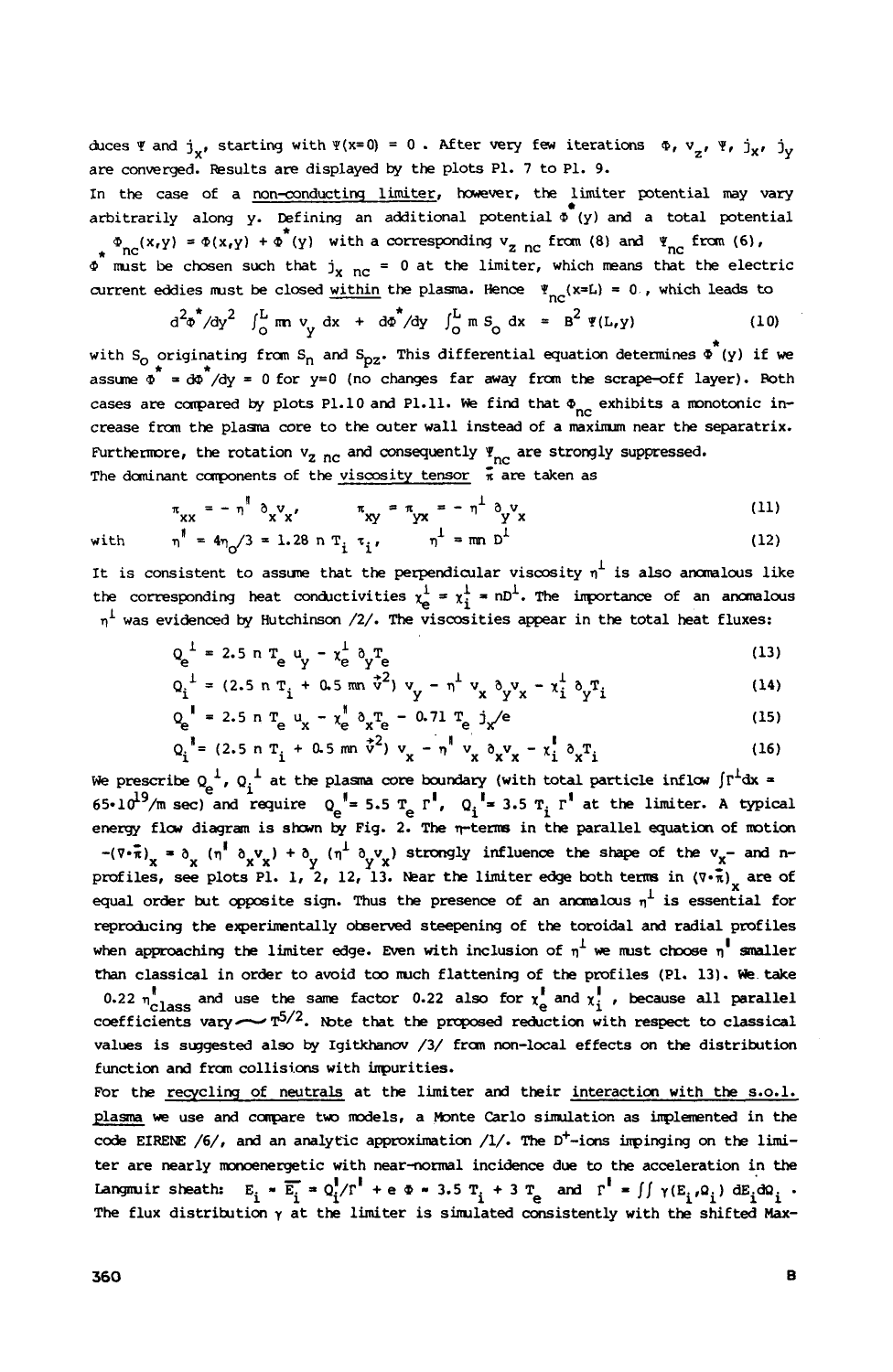wellian ion distribution function entering into the derivation /1/ of the boundary conditions for the plasma equations. Part of the neutralized  $D^+$  are reflected as "fast" neutrals with reduced energy and  $\Gamma_{\bigcirc}^{\mathsf{E}} = -\mathsf{R_N}\Gamma^{\mathsf{E}} = -\iint\int\int\gamma(E_i,\Omega_i) \ \mathsf{R}(E_i,\Omega_i,E,\Omega) \ \mathsf{d}E_i\mathsf{d}\Omega_i\mathsf{d}E\mathsf{d}\Omega_i$ the rest is released as D<sub>2</sub>-molecules and treated as "slow" Frank-Condon atoms with energy  $E_0^S = 5$  eV and  $\Gamma_0^S = -\Gamma^{\parallel} - \Gamma_0^{\parallel}$ . We choose the reflexion kernel R as described in /5/  $\Gamma$ for limiter and wall, but admit only a narrow cos-like angular distribution  $(a \lt 5.4^\circ)$ of the **source** neutrals clase to the limiter normal. *Many* individual Monte Carlo trajectories are followed until ionization or loss across the plasma core boundary. Higher charge exchange generations are all included' and added to the fast corrponent. Mutrals hitting the wall or limiter exprience loss of energy and non-specular reflexion. In the analytic model all incident ions have  $E_i = \overline{E_i}$  and  $\alpha_i = 0$ , the energy distribution  $J(E) = R(E_i, E)$  is averaged such that the mean energy  $E_i^f$  is attributed to all fast neutrals, and the reflexion coefficients  $R_N = \int J(E) dE$  and  $R_E$  are approximated by adde<br>rgy<br>E.am

$$
\frac{E_{\text{O}}^{\text{f}}}{E_{\text{i}}} = \frac{R_{\text{E}}}{R_{\text{N}}} = \frac{\int E J(E) \, dE}{E_{\text{i}} \int J(E) \, dE} = \frac{0.813 - 0.286 \log_{10} (0.4 \, E_{\text{i}})}{0.962 - 0.259 \log_{10} (0.4 \, E_{\text{i}})} \tag{17}
$$
\nEmission is discrete into 17 distinct directions, and the 17 fast and slow beams are

expnentially damped by electron impact ionization and charge exchange according to  $n_0$ <sup>1</sup>/<sup>3</sup>  $\sim$  exp[- $\int$  ds ( $v_T + v_{CX}$ ) /  $v_0$ <sup>1/3</sup>] with the frequencies  $v_T$  and  $v_{CX}$  and the velocities  $v_s$  is  $\frac{f}{s}$  is  $\frac{f}{s}$  / 2  $E_s$   $\frac{f}{s}$  /m. Reflexion at the wall is elastic and specular, cx-neut count as lost. For both models the source terms in (1) to (4) are calculated as follows (with s and f to be summed, e.g.  $n_0 = n_0^f + n_0^S$ ) :  $n_0$ <sup>f, s</sup> exp[-/ ds ( $v_t + v_{cx}$ ) /  $v_0$ <sup>f, s</sup>] with the frequencies  $v_I$  and  $v_{cx}$ *0* 

$$
S_n = v_I n_o = n S_I(T_e) n_o
$$
 (18)

$$
S_{px,z} = v_T m \Gamma_{ox,z} + v_{cx} m (\Gamma_{ox,z} - n_{ox,z})
$$
 (19)

$$
W_{\rm e} = -v_{\rm I} n_{\rm O} E_{\rm I} - v_{\star} n_{\rm O} E_{\star}
$$
 (20)

$$
W_{i} = v_{I} \varepsilon_{0} + v_{CX} n_{0} (E_{OCX} - 0.5 m \dot{v}^{2} - 1.5 T_{i})
$$
 (21)

$$
v_{cx} = n S_{cx}(T_{ieff})
$$
,  $T_{ieff} = T_i + \pi (0.5 m \dot{v}^2 + E_{ocx})/4$  (22)

Here  $\Gamma$  and  $\epsilon$  are the neutral flux and energy densities,  $S_{\text{I}}$  and  $S_{\text{cx}}$  the rate coefficients of Janev  $/4/$ ,  $E_T = 13.6$  eV and  $E_k = 10.2$  eV the ionization and excitation energies. The Monte Carlo code is able to estimate "responses"  $\langle g \rangle$  =  $\int g(\vec{v}_g) f(\vec{v}_g) d\vec{v}_g$  for arbitrary detector functions g. Special cases are  $\langle 1 \rangle$  = n<sub>o</sub>,  $\langle 0.5 \text{ m } \dot{v}^2 \rangle$  =  $\epsilon$ , etc. This allows us to distinguish carefully between the mean energy  $E = \epsilon / n$  of all neutrals and the mean energy  $E_{\text{OCX}} = \left\langle 0.5 \text{ m} \text{ } \vec{v}^2 \cdot \text{ v}_{\text{cv}}(\vec{v}_0) \right\rangle / \left\langle \text{ v}_{\text{cv}}(\vec{v}_0) \right\rangle$  of those neutrals that undergo a cx reaction,  $E_{\text{ocx}}^{\text{f}} > E_{\text{o}}^{\text{f}}$ , since higher energies are more probably affected by cx.<br>Only for slow neutrals  $E_{\text{ocx}}^{\text{S}} = E_{\text{o}}^{\text{S}} = 5$  eV. Using a tracklength estimator technique for all "responses" without any non-analogous methods, the history of 30 000 particles requires about **3** min of (PC-time on a Cray **X-MP,** resulting in statistical errors of - 1 % for the averaged neutral densities. We couple the **24** fluid code **SOLXY** with the Monte Carlo code EIRENE and iterate the plasm and neutral **gas** parameters **by** running both codes alternately. An essential improvement towards a successful coupling is the application of "correlation sampling". This means that, by an appropriate modification of the sequence of randan numbers, the particle trajectories of two successive **runs** of EIRENE are psitively correlated such that for small changes in the background plasna they also suffer only small variations: the stochastic fluctuations are "frozen". Under I<br>that is oble to estimate fluesponses  $\left(\frac{1}{2}\right)$ ,  $\left(-t^{\frac{1}{2}}\right)$ ,  $\left(t^{\frac{1}{2}}\right)$ ,  $\frac{1}{2}$ ,  $\frac{1}{2}$ ,  $\frac{1}{2}$ ,  $\frac{1}{2}$  $\epsilon$ <sup>*n*</sup> *0* **0**  $\circ$ cx  $\frac{1}{6}$   $\circ$ 

with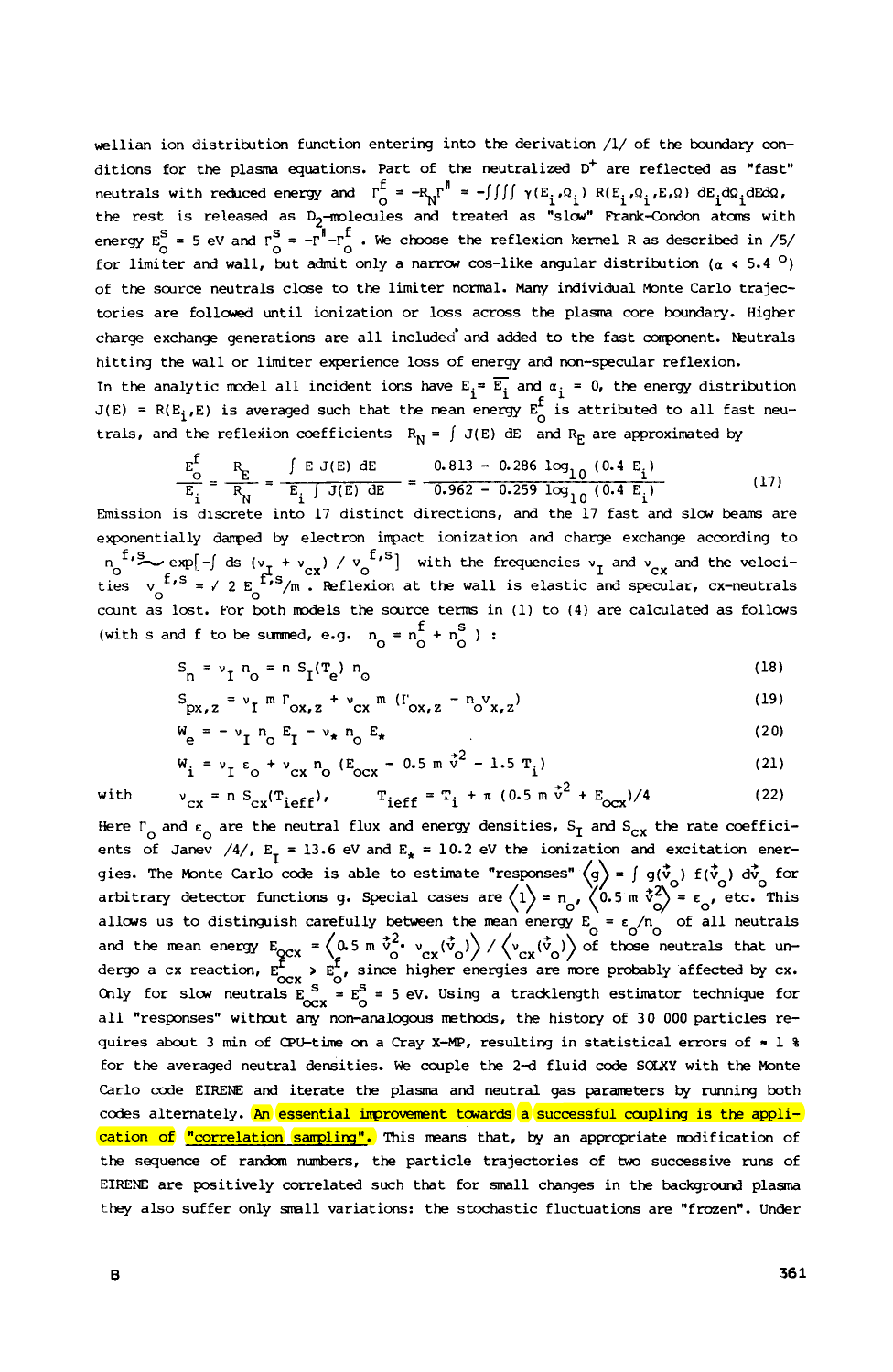these conditions the iteration converges rapidly towards the self-consistent stationary values of all physical quantities. The convergence is further improved by updating the source terms (18) to (21) every 20 time steps with the changed plasma parameters n,  $\dot{v}$ , source tens (16) to (21) every 20 the steps with the changed plasma parameters in v,<br><sup>T</sup>e, T<sub>i</sub> and with rescaled n<sub>o</sub>, r<sub>o</sub>, e<sub>o</sub> according to the change in the total flux  $r_{OR}$  of limiter recycled neutrals. We find strongly damped oscillations for all plasma variables and global neutral quantities, shown in Fig. 3 for  $r_{\text{oR}}$  and for the total energy transfer  $\Delta E_{\text{cyc}} = \iint W_{\text{cyc}} dx dy$  from neutrals to ions by cx-reactions. After only 5 iterations the convergence is excellent. There rain **small** fluctuations in local neutral quantities like n<sub>omax</sub>, but due to the positive correlation the relative changes in the iterated values **are** far **belcw** the relative **standard** deviations **(scme o/oo carpared to**  *scme* %). **Hcwever,** if correlation sanpling is switched off (iterations 6 to lo), the global quantities begin to oscillate again, and the local n<sub>omax</sub> is subject to greatly enhanced fluctuations. The  $n_0$ -profiles are displayed by P1.6 for Monte Carlo and by P1.5 for the analytic beams (same plasma background). The changes in the self-consistently converged plasma parameters after passing from the analytic to the Monte Carlo model are  $\sim$  2 % for n,  $v_{\chi}$ ,  $T_e$ ,  $T_i$  and  $\sim$  5 % for  $\Phi$ ,  $v_{\chi}$ ,  $\Psi$ . We conclude that the s.o.1. plasma is remarkably insensitive to the approximations in the analytic neutral gas model. EIRENE admits future refinements with larger emission angles and D<sub>2</sub>-molecules.

/1/ **H.** Gerhauser, H.A. ClaaBen, **Wprt** 5062125, **KF'A** Julich, *May* <sup>1987</sup>

*/2/* **I.H.** Hutchinson, **Ion** Collection **by probes** ...., Report MIT/FFC/JA-87-44, *Nxr.* <sup>1987</sup> /3/ **Yu.** L. Igitkharov et **al.,** Papers **aOB** and a29, this conference /4/ **R.K.** Janev et **al.,** Atanic **and** molecular **processes** .... , Wport PPPLrm-368, 1985

/5/ A. Nicolai and D. Reiter, J. of Computational Physics 55, 129 (1984)

/6/ D. Reiter, Report JUL1947, KFA Jiilich, August 1984



**doss 1055**<br>**vall loading** lost by radiation

**Fig.1: Geometry of Boundary Laver Fig.2: Energy Flow Diagram [kW/m] EXALL SECUTE: THE CONVERGENCE CORPORATION CORPORATION CONSUMING CONSUMING CONSUMING CONSUMING CONSUMING CONSUMING CONSUMING CONSUMING CONSUMING CONSUMING CONSUMING CONSUMING CONSUMING CONSUMING CONSUMING CONSUMING CONSUMI FluidIMonte-Carlo Code** 



**ass**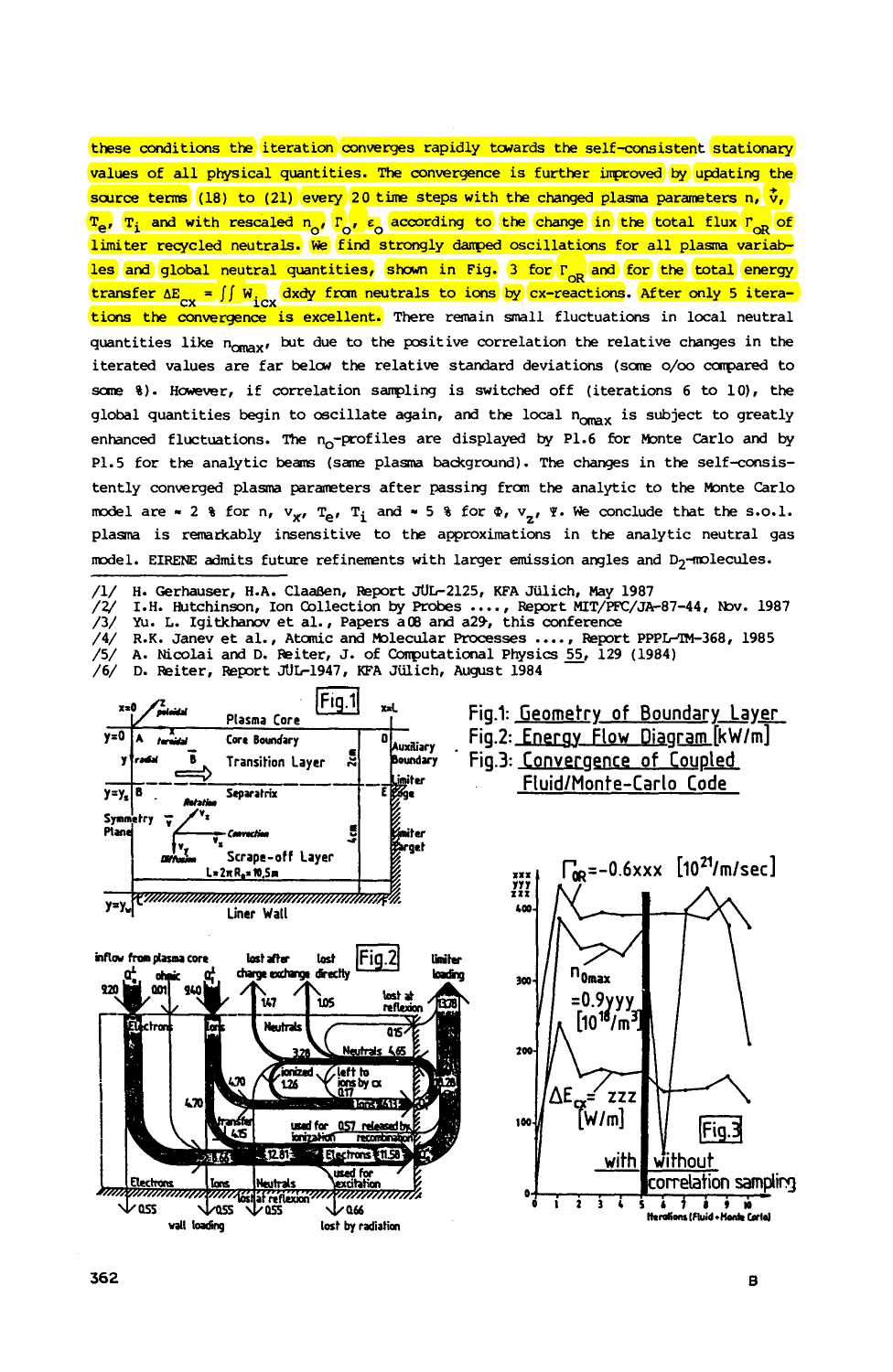